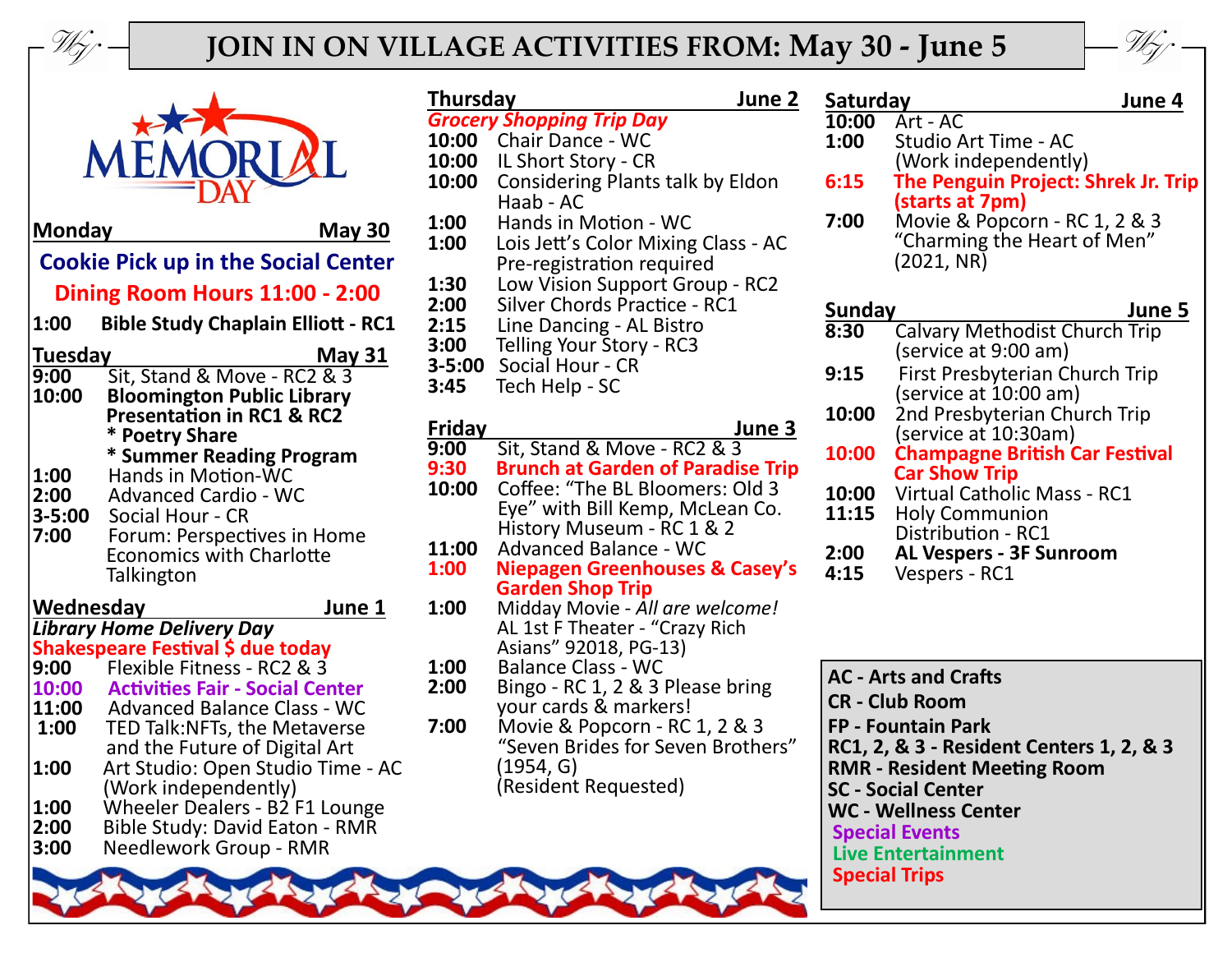

# **TUNE IN TO CHANNEL 88 ACTIVITIES: May 30 - June 5**



#### **Monday May 30**



- **8:30-9:00** Flexible Fitness
- **9:00** PBS: The Tomb of the Unknown Soldier (9 min.)
- **9:15** Movie: Memorial Day ( 2012, R) Staring James Cromwell
- **7:00** Movie: Last Flag Flying (2017, R) Staring Steve Carrell, Bryan Cranston & Laurence Fishburne

#### **Tuesday May 31 9:30-10** Sit and Fit

- 
- **10:30** Catholic Service
- **1:00** PBS DVD: "Ken Burns: The West - The Grandest Enterprise Under God.
- **2:00** Wesley United Methodist Service
- **3:00** Shadow Boxing

### **Wednesday June 1**

- **9:30-10** Flexible Fitness
- **1-1:30** Chair Chi
- **2:00** Broadway Theatre: "Jesus Christ Superstar" (2012, NR)

**7:00** Wednesday Night Movie: "Still Mine" (based on a true story) (2013, PG-13) Starring James Cromwell In recognition of



| <b>Thursday</b><br>June 2 |                                                                                                        |
|---------------------------|--------------------------------------------------------------------------------------------------------|
|                           | 9-9:30 Chair Dance                                                                                     |
| $1 - 1:30$                | <b>Hands in Motion</b>                                                                                 |
| 2:00                      | Reel Rundown:<br>"Countdown Inspirations4<br>Mission to Space - Episode 5"                             |
| 7:00                      | Entertainment: Beatrice Rana<br>and LSO perform Beethoven's<br>Piano Concerto No. 5 in E-Flat<br>Major |

| Friday |             | June 3 |
|--------|-------------|--------|
| 9:00   | Sit and Fit |        |

**1:00 Jazz at Lincoln Center** Camille Thurman & the Darrel Green Quartet In recognition of June is Black Music Month



# **Saturday**<br>**9-9:30** Shadow Boxing<br>**19-9:30** Shadow Boxing

**9-9:30** Shadow Boxing

**7:00** Movie:

 "The Fault In Our Stars" (2014, PG-13) In recognition of those touched by cancer. Celebrating Cancer Survivor's Month



| Sunday | June 5                                                                                          |
|--------|-------------------------------------------------------------------------------------------------|
| 9:00   | <b>National Butterfly Day</b><br>Live Streaming of<br><b>Calvary United Methodist</b><br>Church |
| 10:30  | Live Streaming of<br>Second Presbyterian Church                                                 |



Come to the Life Enrichment Office to view caterpillars as they turn into Painted Lady **Butterflies!**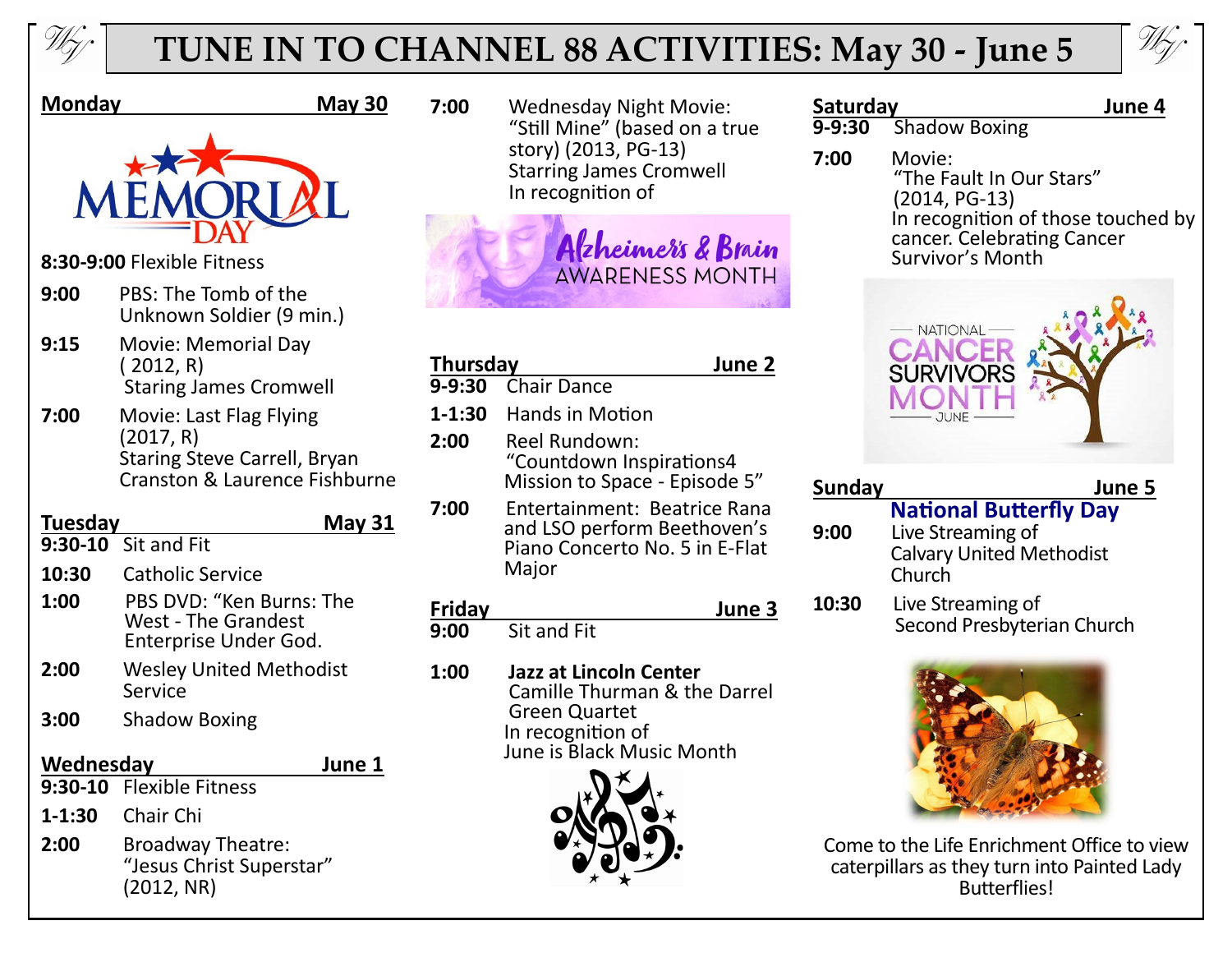

## **ASSISTED LIVING VILLAGE ACTIVITIES FROM: May 30 - June 5**



#### **Monday May 30**



**Cookie Pick up in the Social Center**

**1:00 Bible Study Chaplain Elliott - RC1**

**There is no scheduled Art Class today but feel free to go into the 3rd floor Art Room and help yourself to art supplies. It's an Open Art Studio Day**

| Tuesday            | <b>May 31</b>                        |
|--------------------|--------------------------------------|
| 9:30               | <b>AL Bean Bags - 3F Sunroom</b>     |
| 10:00              | <b>Bloomington Public Library</b>    |
|                    | <b>Presentation in RC1 &amp; RC2</b> |
|                    |                                      |
|                    | * Poetry Share                       |
|                    | * Summer Reading Program             |
| 11:30              | <b>AL Exercise - 3FSR</b>            |
| 1:00               | Bridge - AC                          |
| 1:00               | Hands in Motion - WC                 |
|                    | 3-5:00 Social Hour - CR              |
| 7:00               | Forum: Perspectives in Home          |
|                    | <b>Economics with Charlotte</b>      |
|                    | Talkington                           |
|                    |                                      |
| Wednesday          | June 1                               |
|                    | <b>Library Home Delivery Day</b>     |
|                    |                                      |
|                    | Shakespeare Festival \$ due today    |
|                    | 9:30 AL Short Stories - 3F SR        |
|                    | 10:00 Activities Fair in the SC      |
|                    | 11:30 AL Exercise - 3F Sunroom       |
|                    | 12:30-1:30 Lisa Office Hours - 3FCR  |
| 1:00               | Wheeler Dealers - B2 F1 Lounge       |
| $\vert1:00\rangle$ | TED Talk: NFTs, the Metaverse and    |
|                    | the Future of Digital Art            |
| 1:15               | <b>AL Food Committee Meeting</b>     |
|                    |                                      |

 **with Dir. Brittany - 3F Sunroom**

- **1:30 AL Health Check - In with Nurse Ruth - 3F Sunroom**
- **2:00** Bingo 3F Sunroom
- **3:00** Needlework Group RMR
- **3:30** Group Piano Lessons 3F SR

#### **Thursday June 2**

- *Grocery Shopping Trip Day* **9:00** Morning Walking Group - FP
- **10:00** Considering Plants with Eldon Haab - AC
- **10:00** Chair Dance WC
- **11:00 Widget Shop - 3F Sunroom**
- **11:30** AL Exercise 3F Sunroom
- **1:00** Hands in Motion WC
- **1:30 Low Vision Support Group RC2**<br>**2:00** Silver Chords Practice RC1
- **2:00** Silver Chords Practice RC1<br>**2:15** Line Dancing AL Bistro **2:15 Line Dancing - AL Bistro**
- 
- **3-5:00** Social Hour CR **3:45** Tech Help - SC
- **4:00** Blood Pressure Checks 3F SR

- **Friday June 3**
- **8:30-9:30** Lisa Office Hours
- **9:00** GAME 3F Sunroom **Brunch at Garden of Paradise Trip**
- **10:00 Community Bible Study**  3F West Lounge **10:00** Coffee: "The BL Bloomers: Old 3 Eye" with Bill Kemp, McLean Co. History Museum - RC 1 & 2
- 
- **11:30** AL Exercise 3F Sunroom **1:00 Niepagen Greenhouses & Casey's Garden Shop Trip**<br>**1:00** Midday Movie - Al.
- **1:00** Midday Movie *All are welcome!*  AL 1F Theater - "Crazy Rich Asians" (2018, PG-13)
- **2:00** Bingo RC 1, 2 & 3 Please bring your cards & markers
- **2:00-4:00** AL Bridge Club 3F Card Room

**7:00** Movie & Popcorn - RC 1, 2 & 3 "Seven Brides for Seven Brothers" (1954, G) (Resident Requested)

### **Saturday June 4**

- 
- **10:00** Art Class 3FCR<br>**6:15** The Penguin Pro **6:15 The Penguin Project: Shrek Jr. Trip (starts at 7pm)**<br>**7:00** Movie & Popco
- **7:00** Movie & Popcorn RC 1, 2 & 3 "Charming the Heart of Men" (2021, NR)

### **Sunday June 5**

- **8:30** Calvary Methodist Church Trip (service at 9:00 am)
- **9:15** First Presbyterian Church Trip (service at 10:00 am)
- **10:00** 2nd Presbyterian Church Trip (service at 10:30 am)
- **10:00 Champagne British Car Festival Car Show Trip**
- **10:00** Virtual Catholic Mass RC1
- **11:15** Holy Communion- RC1
- **2:00 AL Vespers - 3F Sunroom**
	- **4:15** Vespers RC1
- **AC - Arts and Crafts CR - Club Room FP - Fountain Park RC1, 2, & 3 - Resident Centers 1, 2, & 3 SC - Social Center, WC - Wellness Center 2FSR– 2nd Floor Sun Room 3FCR – 3rd Floor Card Room 3FSR – 3rd Floor Sunroom Special Events Live Entertainment Special Trips**